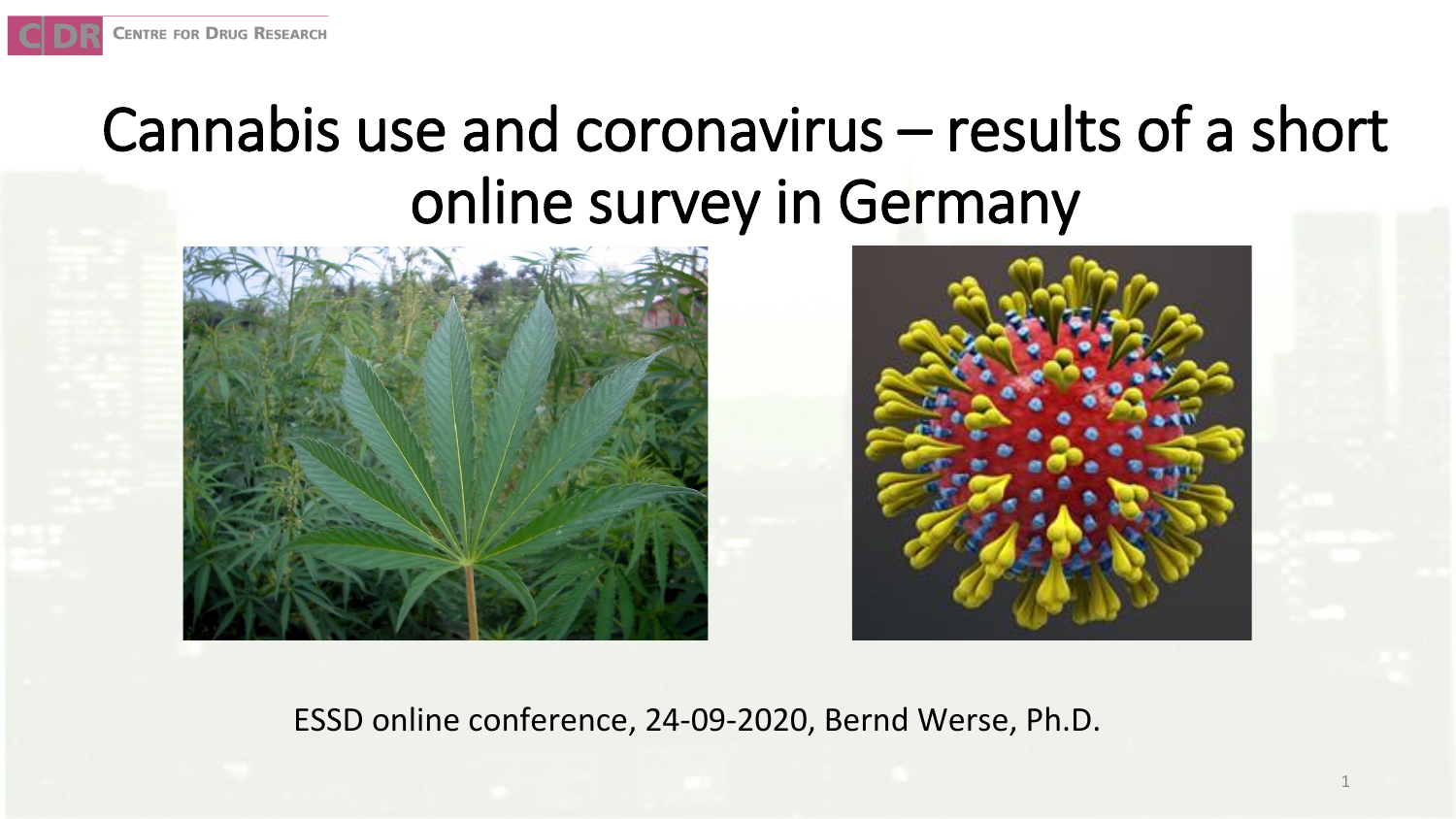# Corona crisis and cannabis use: some evidence

• The Netherlands decided to shut down coffeeshops in mid-March

CENTRE FOR DRUG RESEARCH

- One day after the closure, the government decided to reopen them
- Similarly, dispensaries in most US states were considered "essential business"

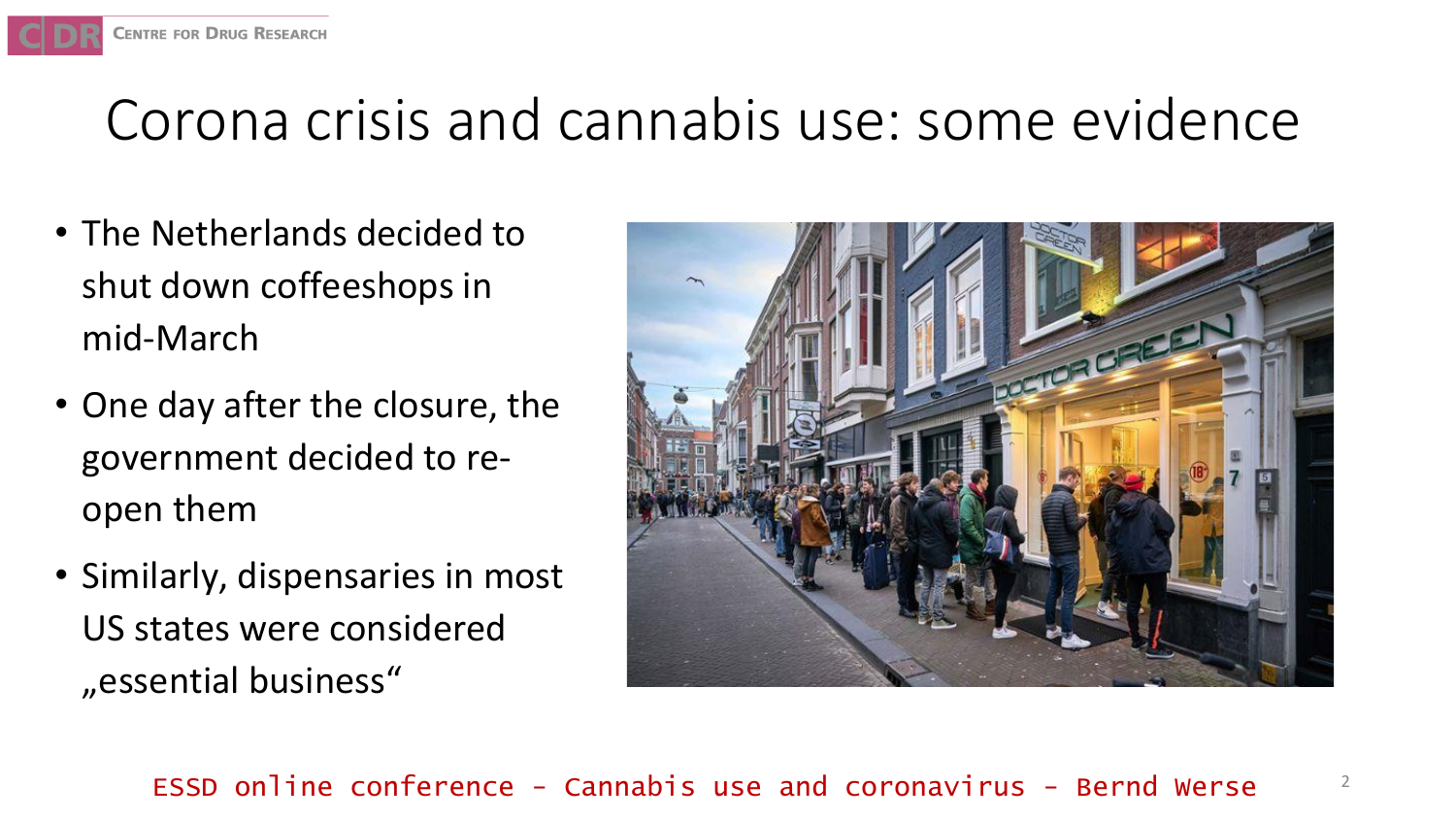

## Corona crisis and cannabis use: some evidence

• EMCDDA/ European Web Survey, June:

*"…some occasional users may have stopped using or reduced their use (…), while those who had more frequent or intensive patterns of use may have increased their consumption. The relief of both boredom and anxiety were cited as reasons for increased use"*

- Global Drug Survey, Special Edition on Covid-19, June: 40% of cannabis users increased the number of days of use (decrease: 21%) main reasons for increase: more time available and boredom
- EMCDDA/Europol, Covid-19 Drug Markets Report, May:

Shortages of cannabis resin and possible stockpiling of herbal cannabis by users have led to inflated retail prices for both cannabis resin and herbal cannabis in some Member States. The domestic production of herbal cannabis appears not to have been significantly disrupted.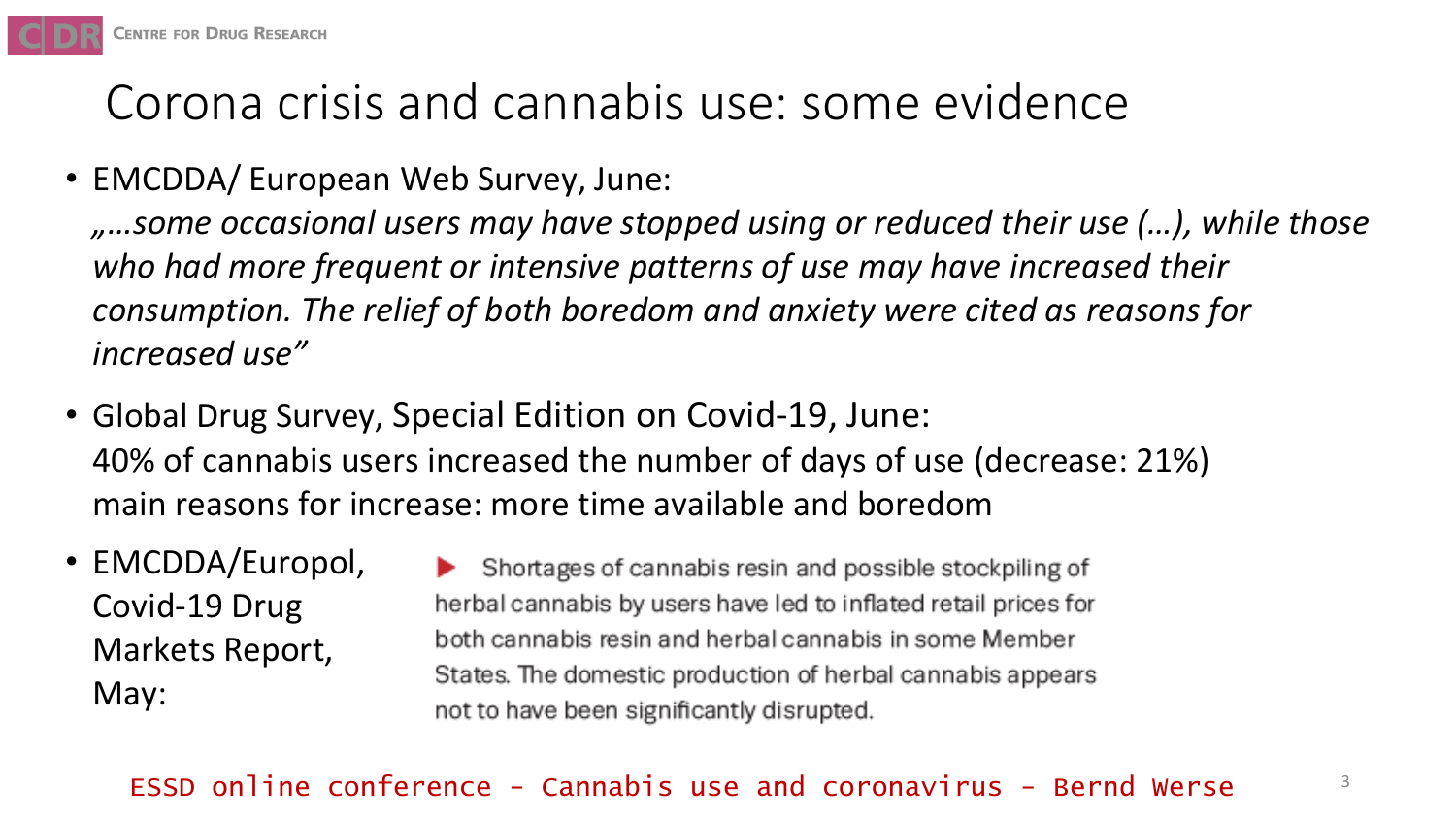

## Corona and cannabis – German survey

- Designed spontaneously at the peak of lockdown measures (end-March/ early April)
- Very short quantitative online questionnaire, in order to get as many respondents as possible
- Main research question: what has changed for people who use cannabis, in terms of use and market?
- Recruitment via social media, cannabis and drug policy activists
- Online from 9th of April until 10th of May
- $N = 1,146$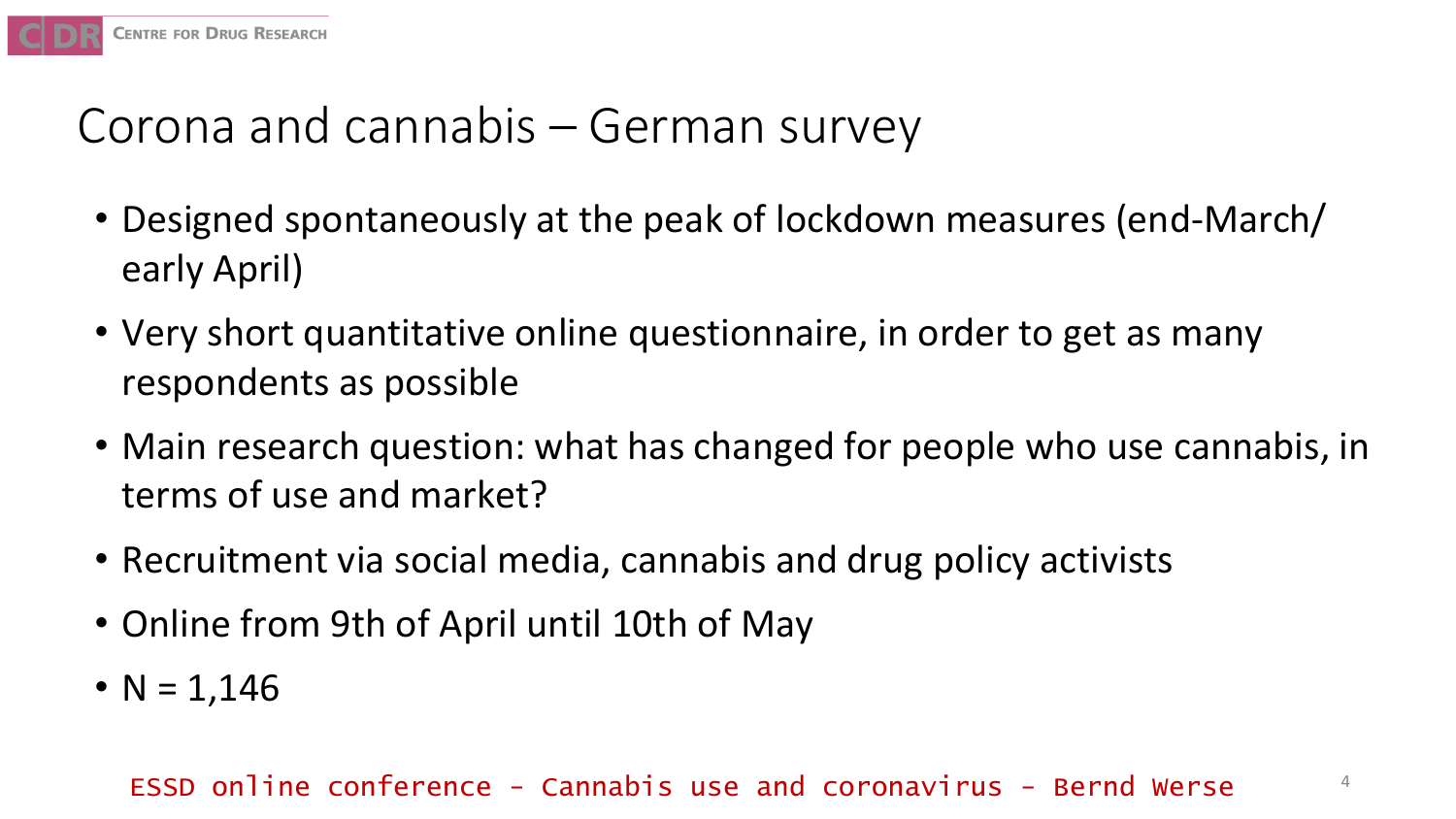

# Results: socio-demographic data

- $N = 1,146$
- 91% male, 8% female, 0.7% non-binary/gender neutral
- Average age: 29.6, median: 26, range: 15-69 years

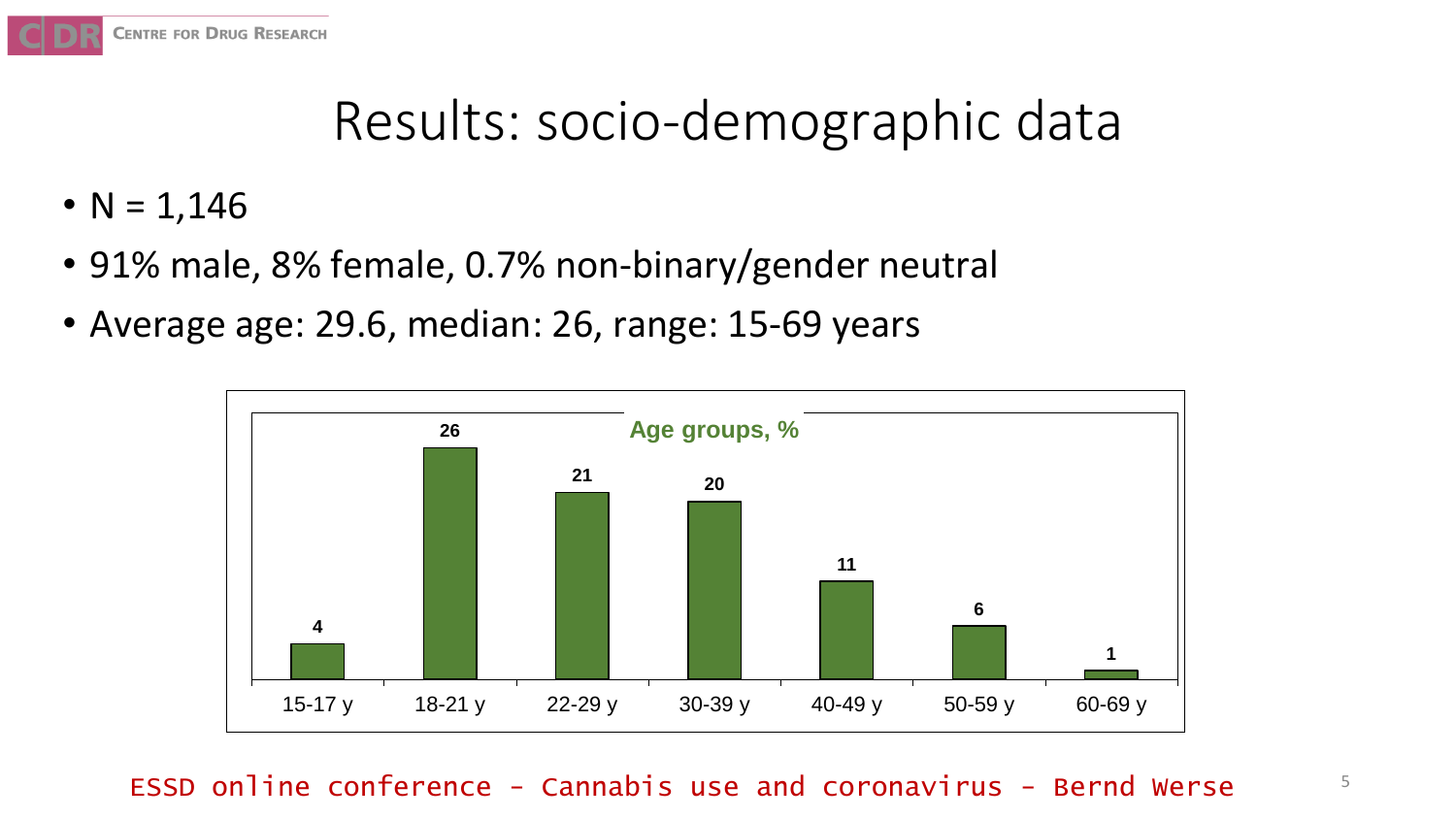# Results: cannabis use (before the crisis)

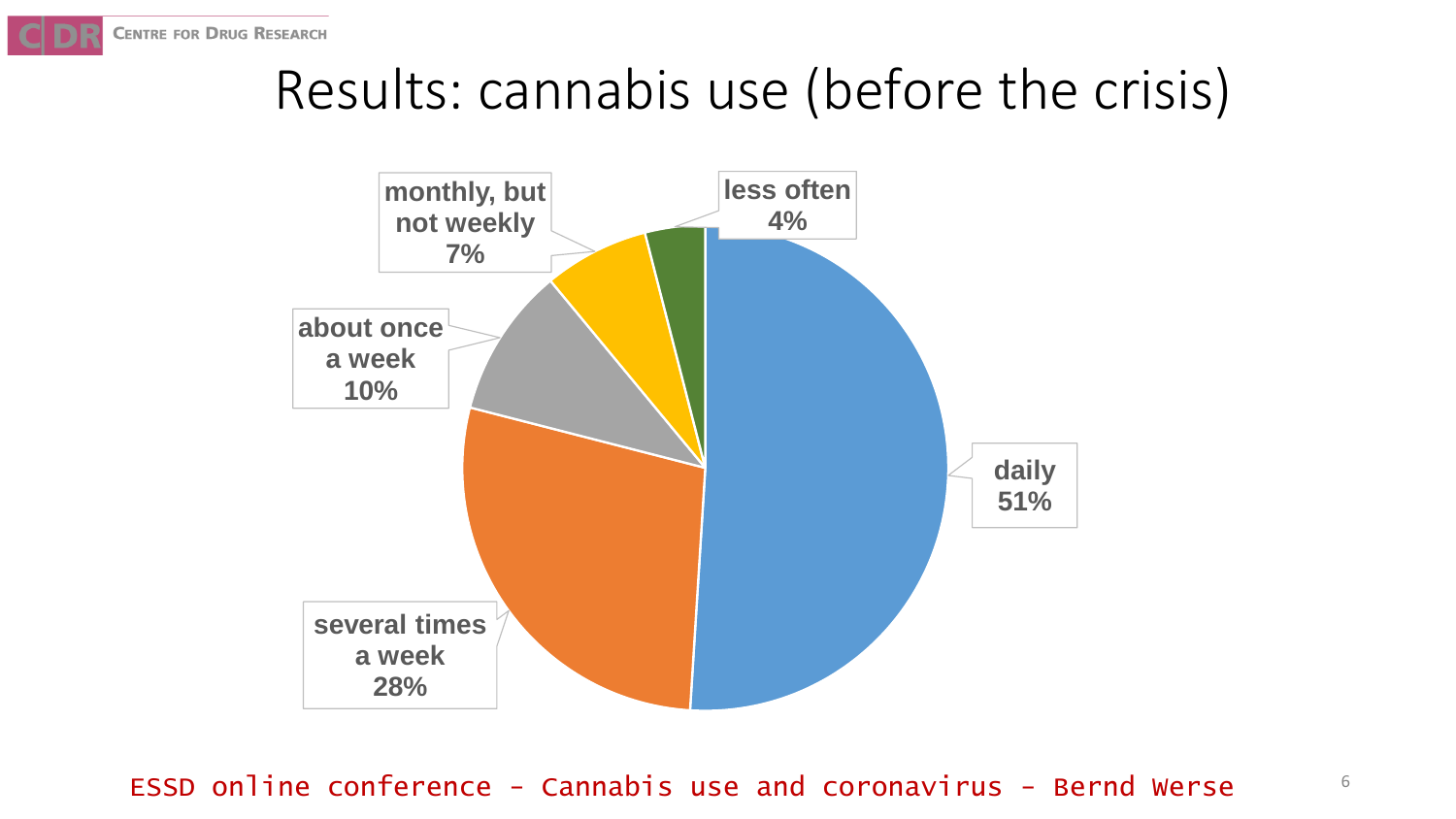# Results: status of work, studies etc. during lockdown

- 37% worked/studied *as much* as usual
- 12% *more* than usual
- 20% *less* than usual
- 18% *not at all*
- 9% are not doing wage labour or studies anyway (housewives/-husbands, pensioners, unemployed etc.)

Those who *did* work/study:

• 37% at their usual place

**CENTRE FOR DRUG RESEARCH** 

- 46% (almost) exclusively in home office
- 2% mobile work (e.g., delivery)
- 9% partly at home, partly somewhere else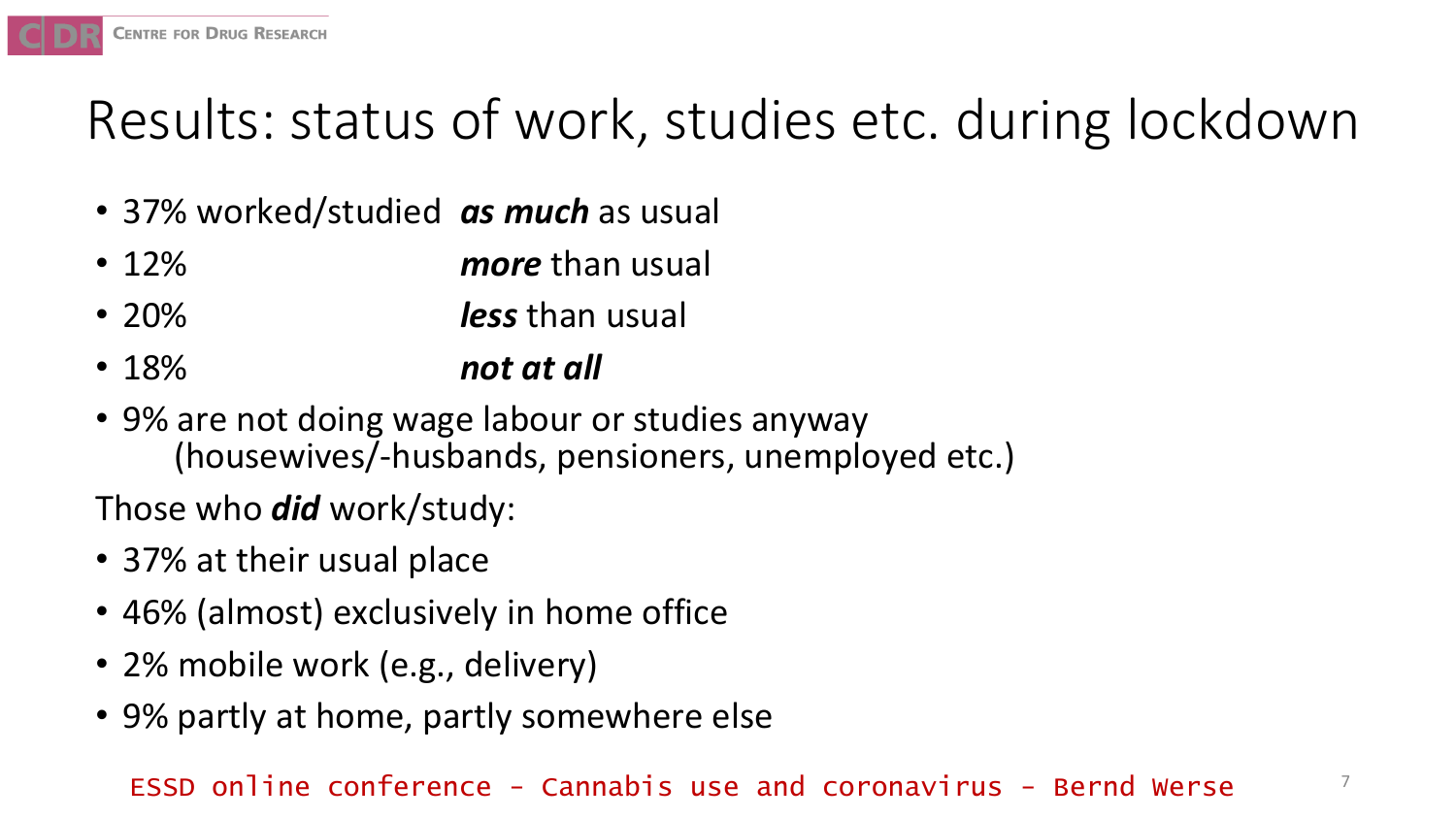

## Results: change of cannabis use during lockdown

- 45% used as much as before the crisis
- 16% used less
- **39% used more**
- No significant differences with regard to general frequency of use
- Those who worked **less or not at all** were **more likely** to use more (53%/44%)
- Those who **do not work anyway** were the **least likely** to use more (25%)
- Those who worked in **home office** were **more likely** to use more (47%)
- Reasons for using more: boredom, more time available, fear/uncertainty, …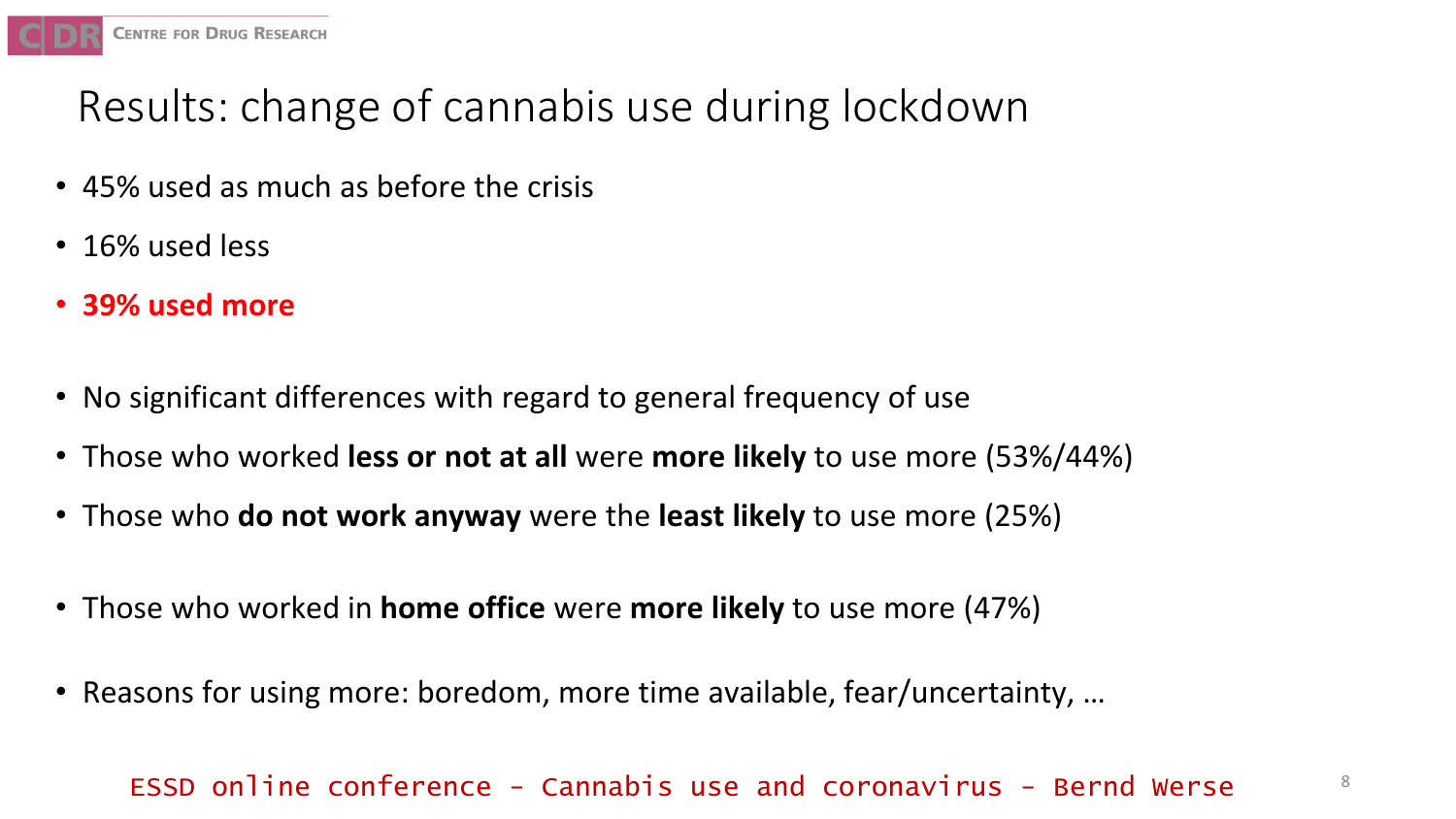## Change of cannabis use during lockdown – by date of questionnaire (quartiles)



ESSD online conference - Cannabis use and coronavirus - Bernd Werse  $\overline{\phantom{a}}^{\mathcal{G}}$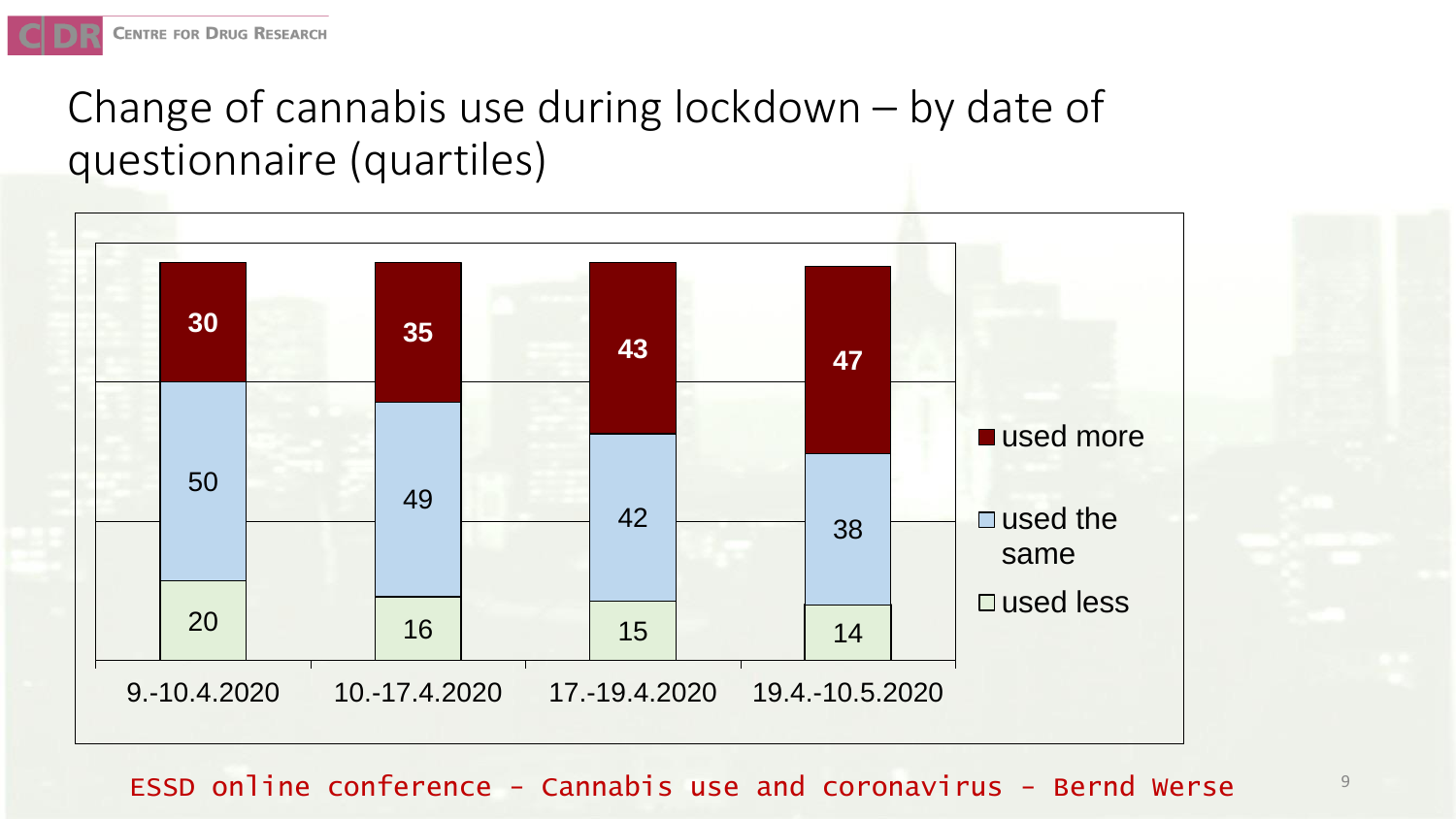

## Results: development of cannabis market

- 48% stated that their personal supply was not affected
- 47% stated that availability got worse
- 57% stated that there was no change in the price of herbal cannabis
- According to the others, the weed price increased by 2.50  $\epsilon$  per gram (average)
- Respondents from rural areas reported more problems regarding availability than people from urban areas
- Significant numbers of home growers and people who stockpiled cannabis at the beginning of the crisis – who (obviously) had no problems with availability and prices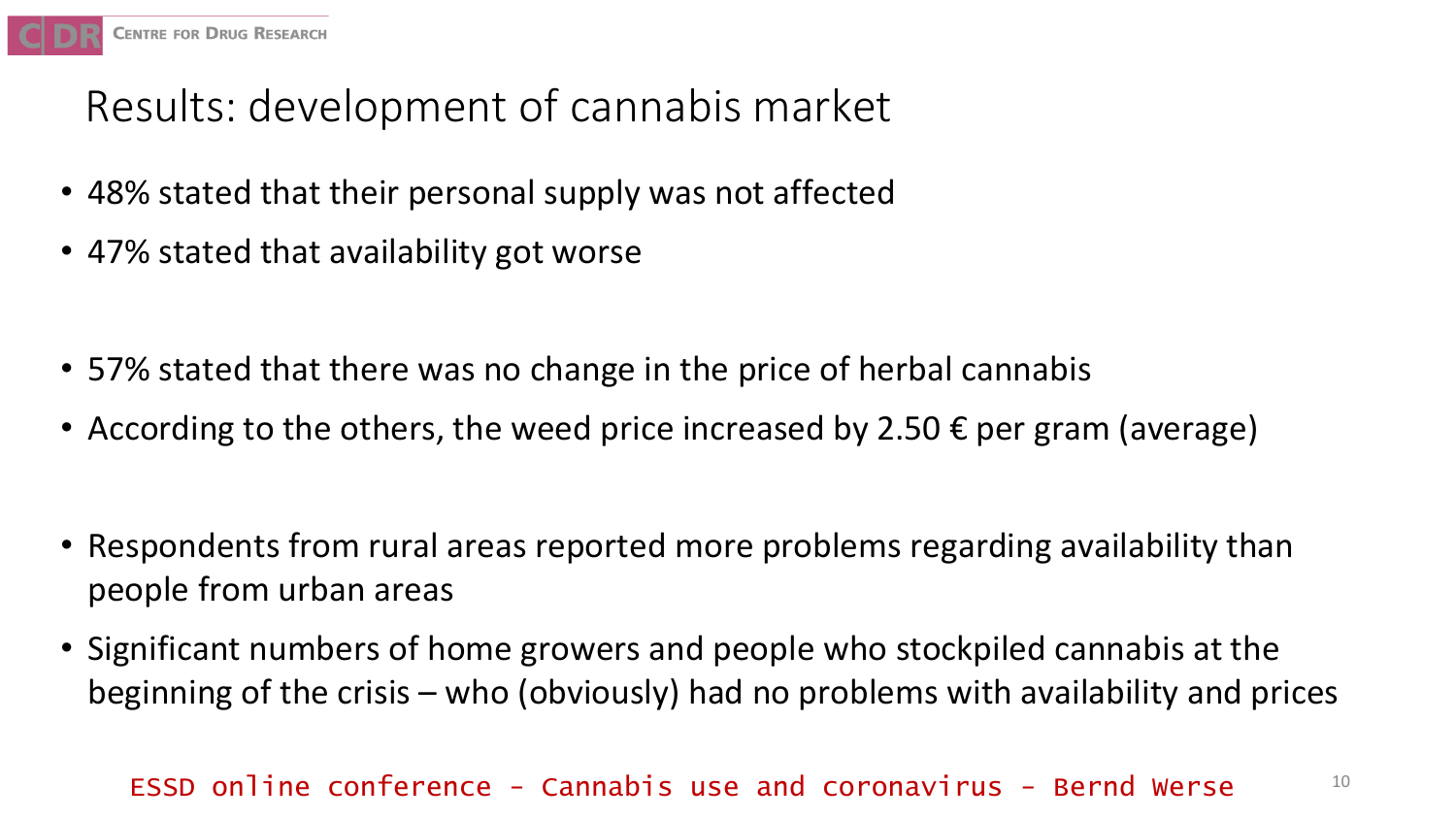

## Discussion

- These results mainly apply to people who frequently use cannabis
- Clear tendency towards an increase in use during the crisis for different reasons (calm down fear, relief from stress, boredom, pleasure during unusual free time…)
- Ambiguous results with regard to market situation/ cannabis procurement: around half were not affected at all, while in some (rural) regions, there was virtually nothing available anymore
	- Probably more due to cautiousness of dealers (because of increased risk in empty streets) than to supply difficulties
- Cannabis as an "essential" commodity during times of crisis?